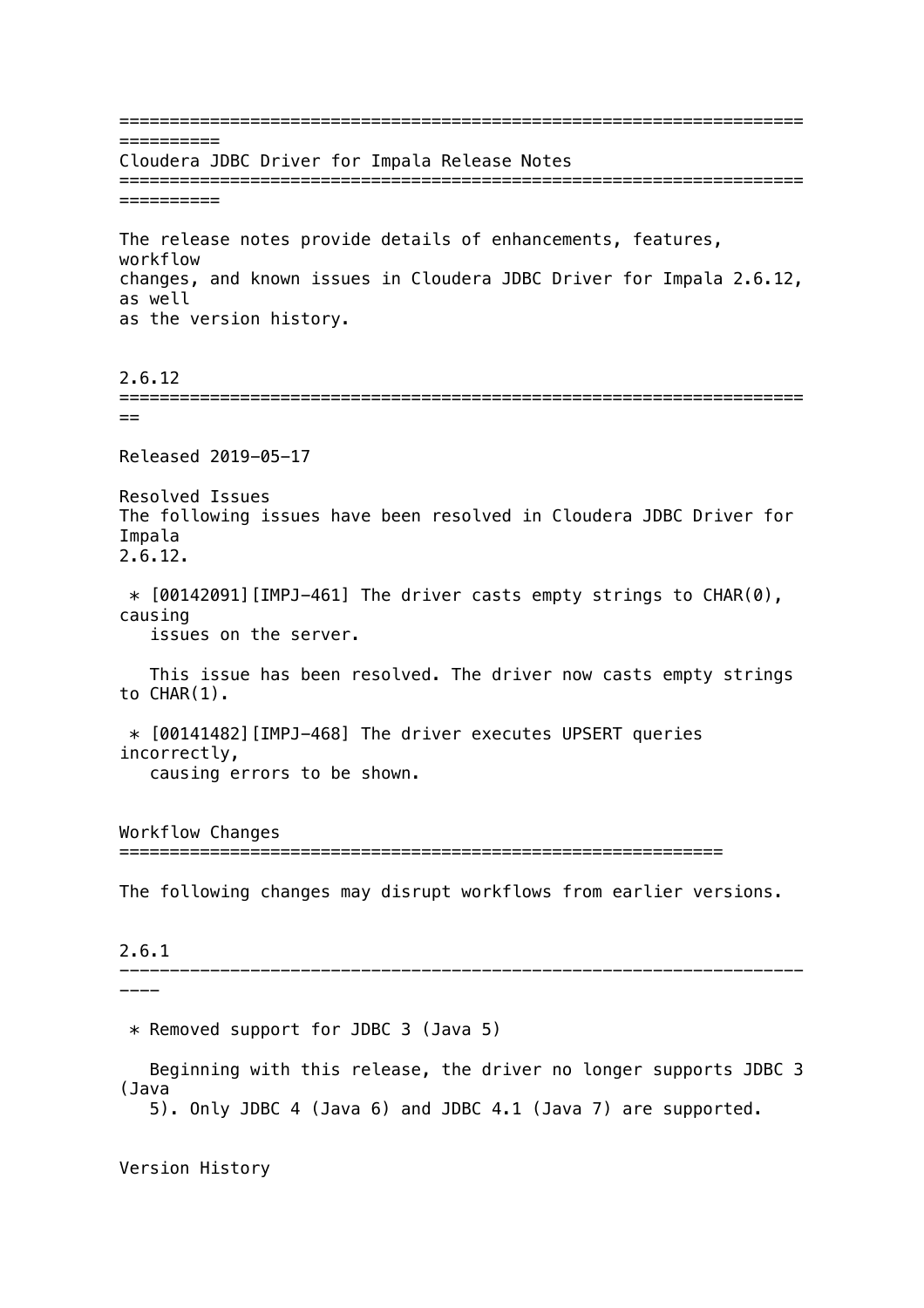==============================================================

--------------------------------------------------------------------

## 2.6.11

---

Released 2019-04-30

Enhancements & New Features

 \* [00140475][IMPJ-453] Private IP address for Altus Service Discovery

 The driver can now be configured to always use a private IP address with

 Altus Service Discovery. To do this, set the AltusUsePrivateIP configuration property to true. For more information, see the Installation and Configuration Guide.

 \* [00141482][IMPJ-458] Improved performance of prepared statements with

large numbers of parameters.

 Preparing statements no longer takes exponentially more time for each

 parameter. Additionally, DatabaseMetaData.supportsBatchUpdates() now

returns true.

\* [00138441][IMPJ-443] Always pass UID parameter to server

 If the UID parameter is specified in the connection URL, the driver now

 passes it to the server even when No Authentication is specified (AuthMech=0).

\* [00140157][IMPJ-450] Thrift Support Update

The driver now uses version 0.12.0 of the Thrift library.

Resolved Issues The following issues have been resolved in Cloudera JDBC Driver for Impala 2.6.11.

 \* [00141235][IMPJ-454] The driver incorrectly treats SSLTrustStore and

SSLTrustStorePWD as server-side properties.

 \* [IMPJ-444] If a SQL query ends in a semicolon, the driver reports an error.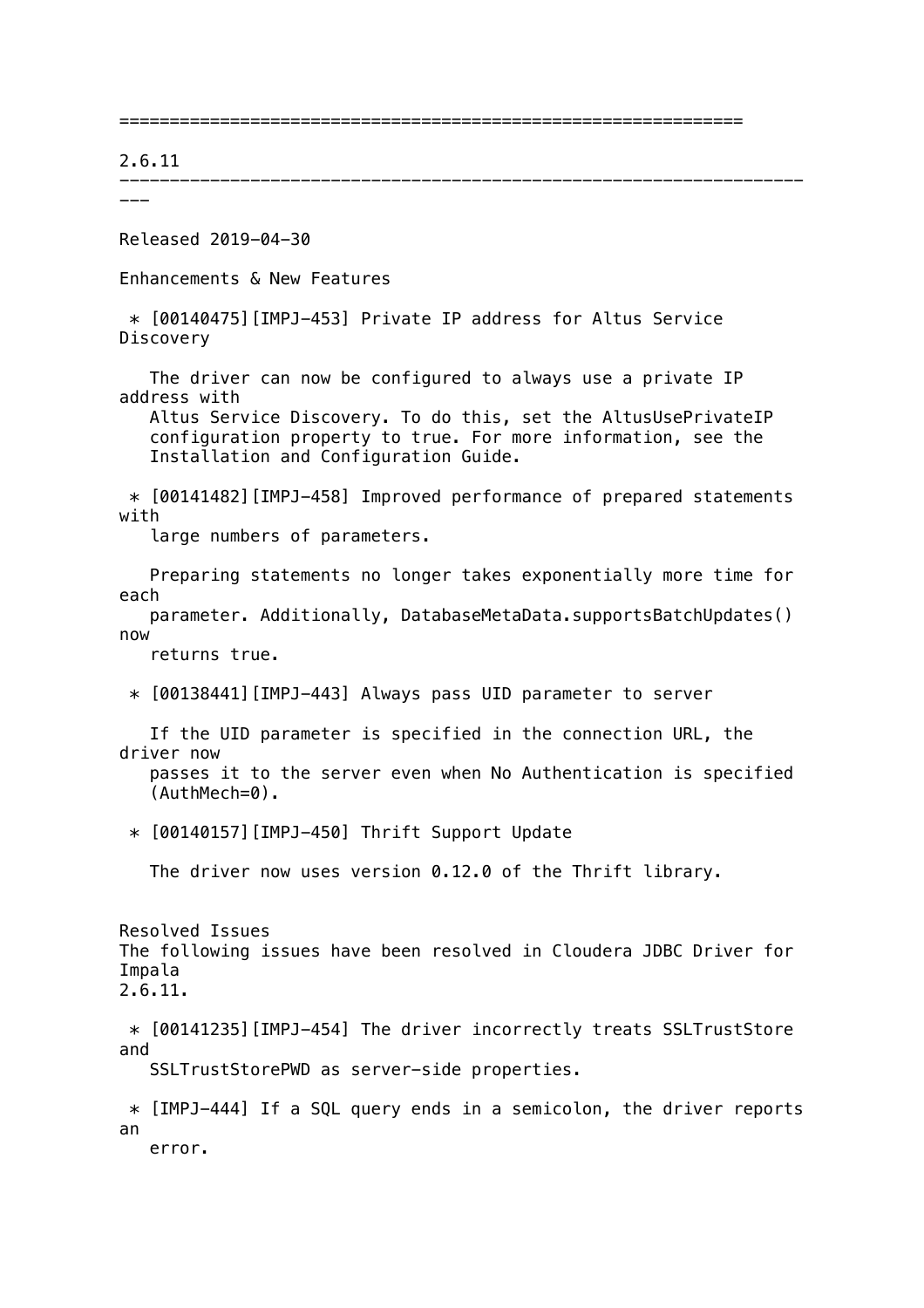This issue has been resolved. The driver now removes trailing semicolons

from queries before sending them to the server.

2.6.9 -------------------------------------------------------------------- ---- Released 2019-02-08 Enhancements & New Features \* [IMPJ-448] Updated Impala and CDH support The driver now supports Impala versions 1.0.1 through 3.1, and CDH versions 5.0 through 5.16 and 6.0 through 6.1. Resolved Issues The following issue has been resolved in Cloudera JDBC Driver for Impala 2.6.9. \* [00137281][IMPJ-437] After a query fails on the server side, subsequent queries on driver side also fail. 2.6.8 -------------------------------------------------------------------- ----

Released 2019-01-25

Enhancements & New Features

 $*$  [IMPJ-422] Support for Impala 3.0 and CDH 6.0

 The driver now supports Impala versions 1.0.1 through 3.0, and CDH versions 5.0 through 6.0.

 \* [00134274][IMPJ-419] UPSERT queries supported for Apache Kudu tables

 You can now execute UPSERT queries when using prepared statements to query Kudu tables through Impala.

\* [IMPJ-415][IMPJ-420] Updated third-party libraries

The driver has been updated to use the following libraries: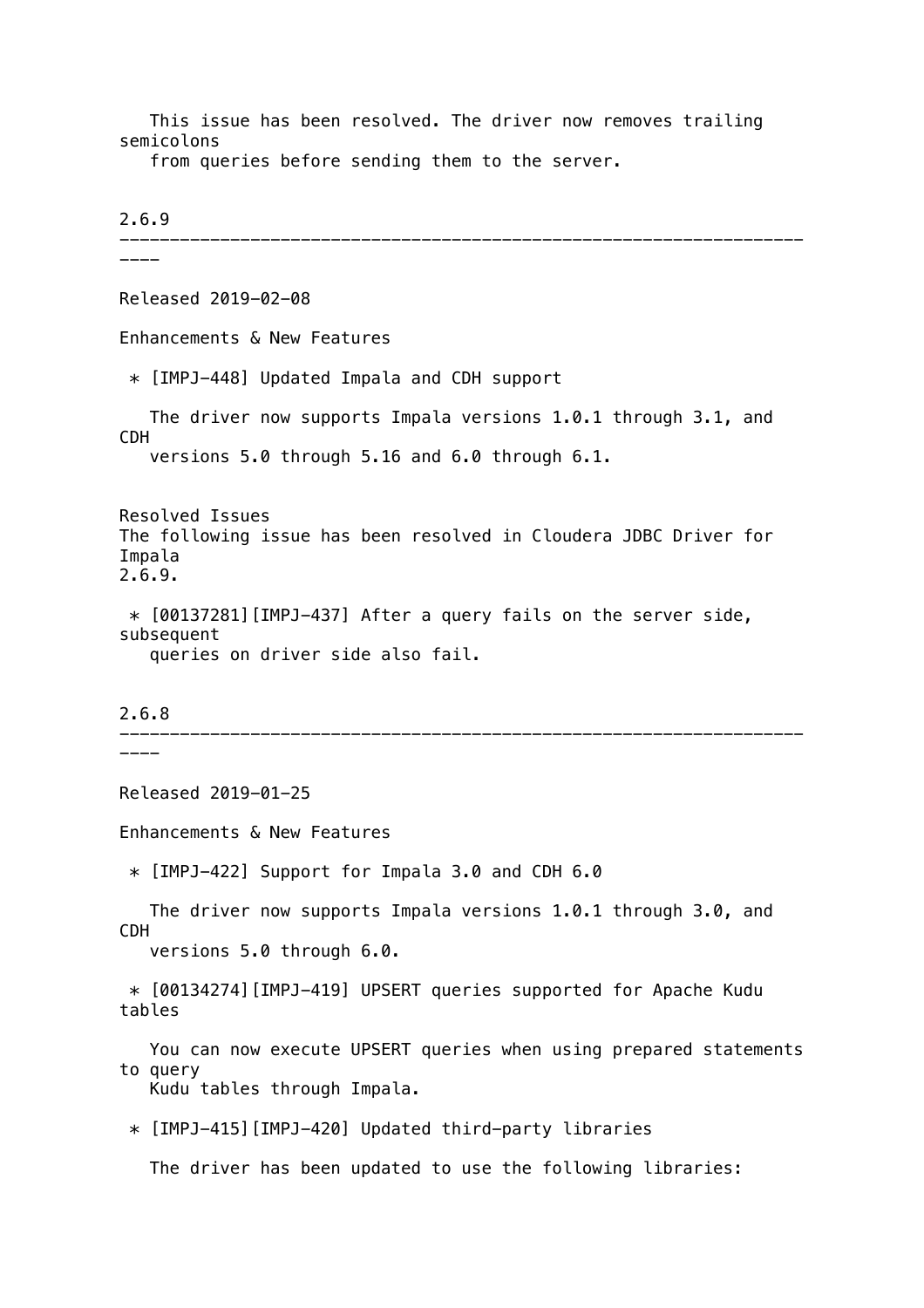- Hive Service RPC 3.1.1 - Apache ZooKeeper 3.4.13 \* [IMPJ-433] Updated Altus SDK for Java The driver now uses a newer version of the Altus SDK for Java, which provides protection against security vulnerabilities that have been found in the Jackson libraries. \* [IMPJ-427] Improved error messaging for Altus Service Discovery The driver now provides more detailed messages for errors related to the Altus Service Discovery feature. Resolved Issues The following issue has been resolved in Cloudera JDBC Driver for Impala 2.6.8. \* [00133349][IMPJ-402] When executing a statement that only contains a comment, the driver returns an error. 2.6.6 -------------------------------------------------------------------- ---- Released 2018-11-08 Enhancements & New Features \* [IMPJ-361] Improved scalar function support The driver now defaults to the native implementations of scalar functions where they are supported by the Impala server. \* [IMPJ-403][IMPJ-413][IMPJ-416] Updated third-party libraries The driver has been updated to use:  $-$  Thrift  $0.11.0$  $-$  Log4i 1.2.17 - slf4j-api and slfj-log4j12 1.7.25 \* [IMPJ-410] Dynamic service discovery through Cloudera Altus The driver can now discover and connect to Impala services through Cloudera

Altus. For detailed information about configuring this type of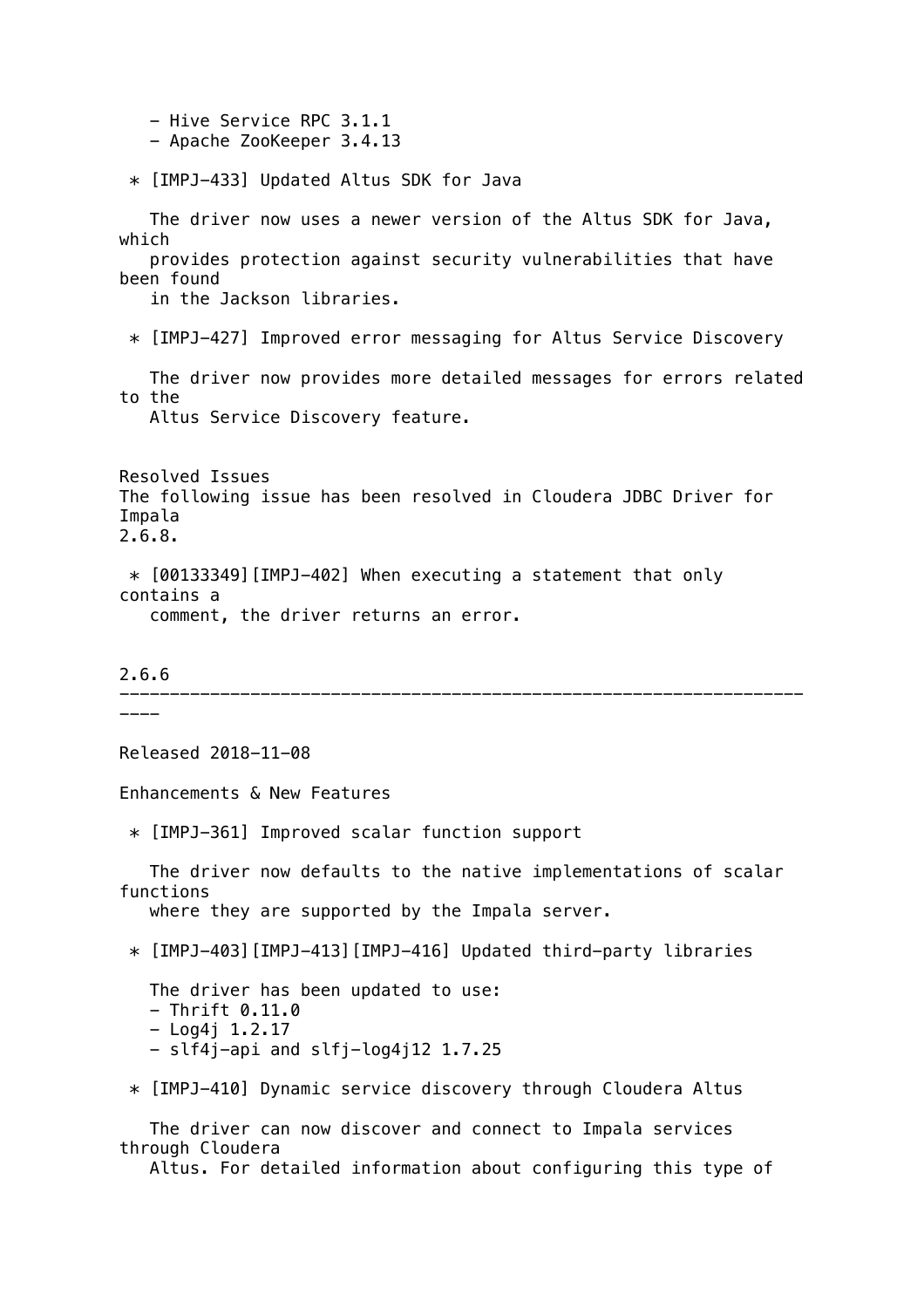connection, see the Installation and Configuration Guide.

2.6.4

-------------------------------------------------------------------- ---- Released 2018-06-29 Enhancements & New Features \* [IMPJ-397] Support for Impala 2.12 and CDH 5.15 The driver now supports Impala versions 1.0.1 through 2.12, and CDH versions 5.0 through 5.15. Resolved Issues The following issue was resolved in Cloudera JDBC Driver for Impala 2.6.4. \* [00116966][IMPJ-386] Documentation for the SocketTimeout configuration option is incorrect. 2.6.3 -------------------------------------------------------------------- ---- Released 2018-04-18 Enhancements & New Features \* [IMPJ-380] Updated Apache ZooKeeper library The driver has been upgraded to use Apache ZooKeeper 3.4.11. \* [IMPJ-381] Third-party license file The driver package now includes the file third-partylicenses.txt. This text file contains the licenses for all third-party software used in the driver. The third-party license information is also available in the Installation and Configuration Guide. Resolved Issues The following issue has been resolved in Cloudera JDBC Driver for Impala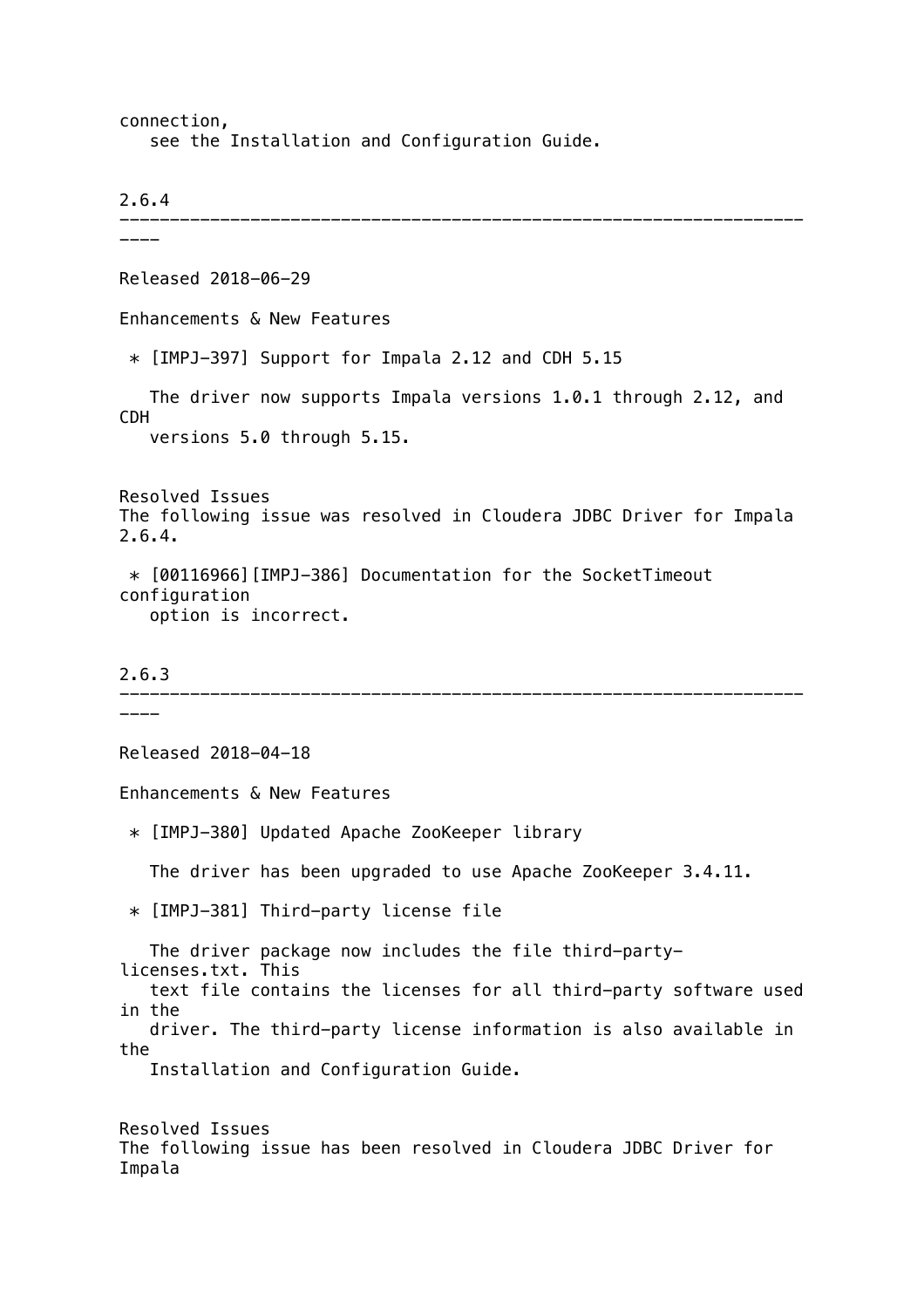2.6.3.

 \* [00115517][IMPJ-353] When attempting to close a statement that is already closed, the driver logs an error.

2.6.2

--------------------------------------------------------------------

----

Released 2018-04-06

Enhancements & New Features

\* Updated Apache ZooKeeper library

The driver has been upgraded to use Apache ZooKeeper 3.4.7.

2.6.1

-------------------------------------------------------------------- ----

Released 2018-03-16

Enhancements & New Features

\* Improved installation process

 Third-party libraries are now bundled with the driver as a shaded jar file.

\* Updated hive-service

 The driver has been upgraded to use hive-service-2.0.1 with JDBC 4.1 and

hive-service-1.1.1 for JDBC 4.

\* Updated third-party libraries

 The driver has been upgraded to use http-client 4.5.3, http-core 4.4.6,

commons-codec 1.9, and commons-logging 1.2.

Resolved Issues The following issues were resolved in Cloudera JDBC Driver for Impala 2.6.1. \* [00115543] A string literal after a back-tick ( ` ) is treated as a comment.